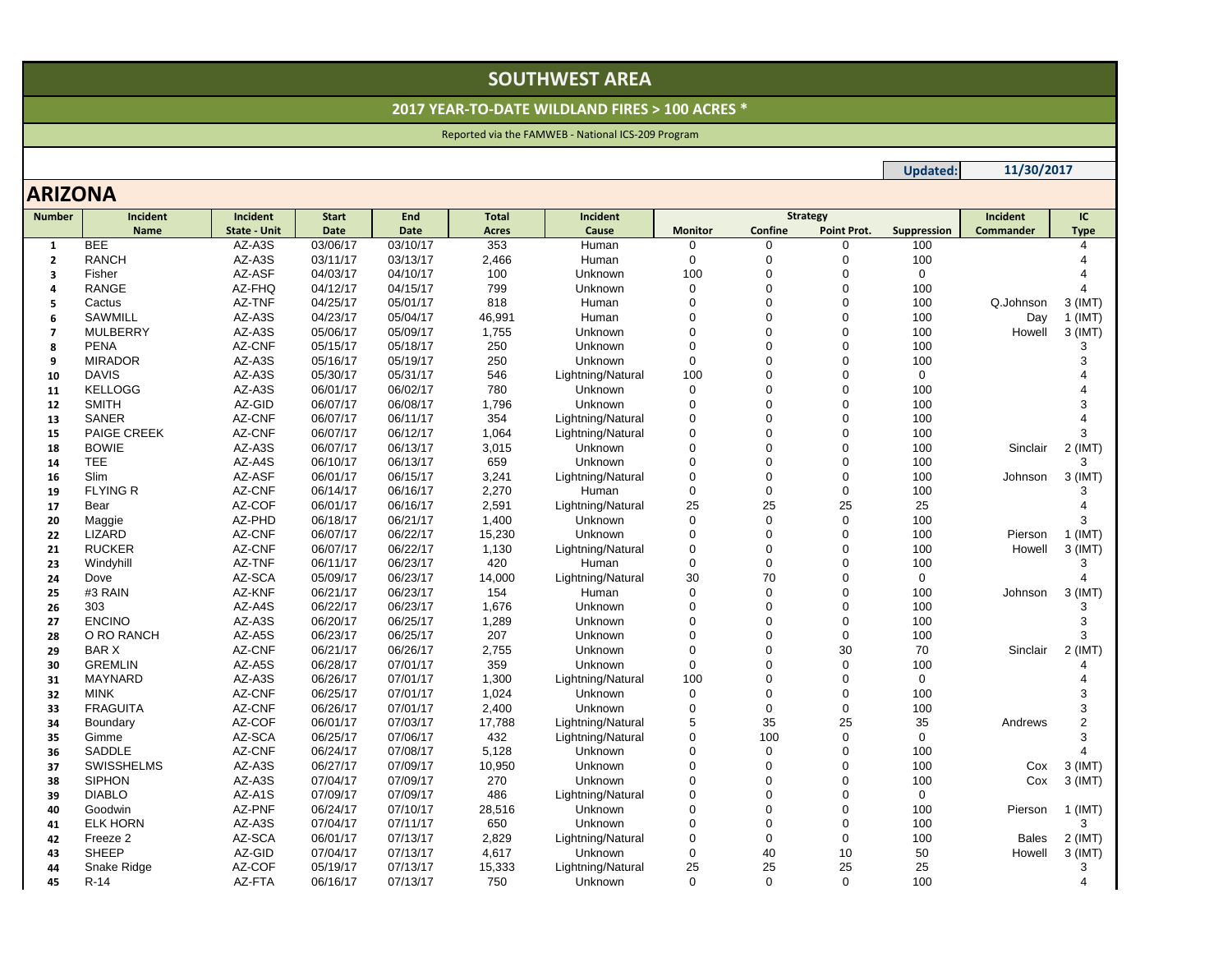| 46 | <b>ROACH</b>      | AZ-A3S | 07/07/17 | 07/13/17 | 335    | Unknown           |     |    |     | 100 |              |           |
|----|-------------------|--------|----------|----------|--------|-------------------|-----|----|-----|-----|--------------|-----------|
| 47 | <b>FIFE</b>       | AZ-A3S | 07/12/17 | 07/14/17 | 1,436  | Lightning/Natural | 0   |    |     | 100 |              |           |
| 48 | Davis             | AZ-TNF | 07/12/17 | 07/19/17 | 1,161  | <b>Unknown</b>    | 100 |    |     |     |              |           |
| 49 | <b>Buffalo</b>    | AZ-COF | 06/26/17 | 07/20/17 | 28     | Lightning/Natural | 100 |    |     |     |              |           |
| 50 | Highline          | AZ-TNF | 06/10/17 | 07/20/17 | 7,198  | <b>Unknown</b>    |     |    |     | 100 | Day          | (IMT)     |
| 51 | <b>BURRO</b>      | AZ-CNF | 06/30/17 | 07/20/17 | 27,238 | Unknown           |     |    |     | 100 | Day          | (IMT)     |
| 52 | <b>LESNA PEAK</b> | AZ-CNF | 07/06/17 | 07/21/17 | 622    | Unknown           |     |    |     | 100 |              |           |
| 53 | Cedar             | AZ-TNF | 07/08/17 | 07/27/17 | 1,120  | Lightning/Natural |     |    |     |     |              |           |
| 54 | <b>Brooklyn</b>   | AZ-TNF | 07/07/17 | 07/27/17 | 33,550 | Lightning/Natural |     |    |     | 100 | Pierson      | (IMT)     |
| 55 | <b>SH Creek</b>   | AZ-ASF | 06/27/17 | 07/27/17 | 3,074  | Lightning/Natural |     |    | 100 |     | S. Johnson   | 3 (IMT)   |
| 56 | Bull              | AZ-TNF | 07/07/17 | 07/27/17 | 5,699  | Lightning/Natural | 0   |    | 0   | 100 | Mandell      | 3 (IMT)   |
| 57 | Hyde              | AZ-PNF | 07/11/17 | 08/10/17 | 18,072 | Lightning/Natural | 100 |    |     |     |              |           |
| 58 | Pinal             | AZ-TNF | 05/08/17 | 08/11/17 | 7,193  | Lightning/Natural | 0   |    |     |     |              |           |
| 59 | PINE HOLLOW       | AZ-KNF | 07/18/17 | 08/17/17 | 4,712  | Lightning/Natural |     | 20 |     | 80  | Day          | (IMT)     |
| 60 | Bull              | AZ-FTA | 07/12/17 | 08/24/17 | 660    | Lightning/Natural |     |    |     |     |              |           |
| 61 | Gentry            | AZ-ASF | 06/28/17 | 08/24/17 | 641    | Lightning/Natural |     |    |     | 100 |              |           |
| 62 | <b>SPUD ROCK</b>  | AZ-SAP | 07/19/17 | 08/24/17 |        | <b>Unknown</b>    | 100 |    |     |     |              |           |
| 63 | Hilltop           | AZ-SCA | 06/25/17 | 08/25/17 | 33,826 | Lightning/Natural | ∩   |    |     | 100 | <b>Bales</b> | $2$ (IMT) |
| 64 | <b>ONE BRAVO</b>  | AZ-FHQ | 09/14/17 | 09/15/17 | 370    | Human             |     |    |     | ∩   |              |           |
| 65 | <b>FRYE</b>       | AZ-CNF | 06/07/17 | 09/16/17 | 48,443 | Lightning/Natural |     |    |     |     |              |           |
| 66 | TRANSFER STATION  | AZ-A2S | 10/19/17 | 10/23/17 | 993    | Lightning/Natural |     |    |     |     |              |           |
| 67 | 33 Springs        | AZ-ASF | 10/06/17 | 10/24/17 | 1,878  | Lightning/Natural | 0   |    | 0   | 100 | Miller       |           |

- **68**
- **69**
- **70 71**
- **72**
- **73**
- **74**

**75**

#### **TOTAL ACRES ‐ ARIZONA**

| 399,441 |  |
|---------|--|
|---------|--|

|                | <b>NEW MEXICO</b>        |              |              |          |              |                   |                |         |                    |             |           |                |
|----------------|--------------------------|--------------|--------------|----------|--------------|-------------------|----------------|---------|--------------------|-------------|-----------|----------------|
| <b>Number</b>  | Incident                 | Incident     | <b>Start</b> | End      | <b>Total</b> | Incident          |                |         | <b>Strategy</b>    |             | Incident  | IC             |
|                | <b>Name</b>              | State - Unit | Date         | Date     | Acres        | Cause             | <b>Monitor</b> | Confine | <b>Point Prot.</b> | Suppression | Commander | <b>Type</b>    |
| $\mathbf{1}$   | <b>Bulldog</b>           | NM-N6S       | 02/09/17     | 02/10/17 | 2,717        | Unknown           |                |         |                    |             |           |                |
| $\overline{2}$ | <b>CROSSROADS WEST</b>   | NM-N5S       | 02/28/17     | 03/01/17 | 2,075        | Human             |                |         |                    |             |           |                |
| 3              | <b>SEVEN CABINS</b>      | NM-LNF       | 02/26/17     | 03/03/17 | 504          | Human             |                |         |                    |             |           |                |
|                | Rael                     | NM-N3S       | 03/02/17     | 03/10/17 | 1,500        | Unknown           |                |         |                    |             |           |                |
| 5              | Hutchinson               | NM-N2S       | 03/23/17     | 03/30/17 | 4,787        | Human             |                |         |                    |             |           |                |
| 6              | Tinaja                   | NM-N2S       | 04/17/17     | 04/26/17 | 385          | Lightning/Natural |                |         |                    |             |           |                |
|                | <b>Bandera</b>           | NM-N6S       | 04/24/17     | 05/01/17 | 204          | Unknown           |                |         |                    | 100         | Various   |                |
| 8              | Hondito                  | NM-CAF       | 05/15/17     | 06/01/17 | 7,020        | Lightning/Natural |                |         |                    |             |           |                |
| 9              | Kerr                     | NM-GNF       | 05/01/17     | 06/08/17 | 11,886       | Lightning/Natural |                |         |                    |             |           |                |
| 10             | HIGH DESERT COMPLINM-N5S |              | 06/14/17     | 06/16/17 | 2,577        | <b>Unknown</b>    |                |         |                    |             |           |                |
| 11             | Griffith                 | NM-N4S       | 06/23/17     | 06/26/17 | 5,120        | Unknown           |                |         |                    |             |           |                |
| 12             | Encino                   | NM-N6S       | 06/18/17     | 06/26/17 | 1,513        | Human             |                |         |                    |             |           |                |
| 13             | <b>MONUMENT</b>          | NM-LNF       | 06/02/17     | 06/29/17 | 176          | Lightning/Natural |                |         |                    |             |           |                |
| 14             | Whitewater               | NM-N3S       | 06/24/17     | 06/29/17 | 2,000        | Unknown           |                |         |                    |             |           |                |
| 15             | <b>Bell Fire</b>         | NM-N4S       | 06/28/17     | 07/01/17 | 900          | Unknown           |                |         |                    | 100         | Neagle    |                |
| 16             | Whitman                  | NM-CAF       | 06/28/17     | 07/06/17 | 334          | Lightning/Natural |                |         |                    |             |           |                |
| 17             | Seven                    | NM-GNF       | 06/22/17     | 07/06/17 | 1,189        | Lightning/Natural |                |         |                    |             |           |                |
| 18             | Teacher                  | NM-GNF       | 06/07/17     | 07/06/17 | 3,555        | Lightning/Natural |                |         |                    |             |           |                |
| 19             | Baca                     | NM-GNF       | 05/12/17     | 07/06/17 | 11,139       | Lightning/Natural |                | 100     |                    |             | Cox       | 3              |
| 20             | Bonita                   | NM-CAF       | 06/03/17     | 07/10/17 | 7,495        | Lightning/Natural | 30             | 10      | 10                 | 50          | Bles      | $\overline{2}$ |